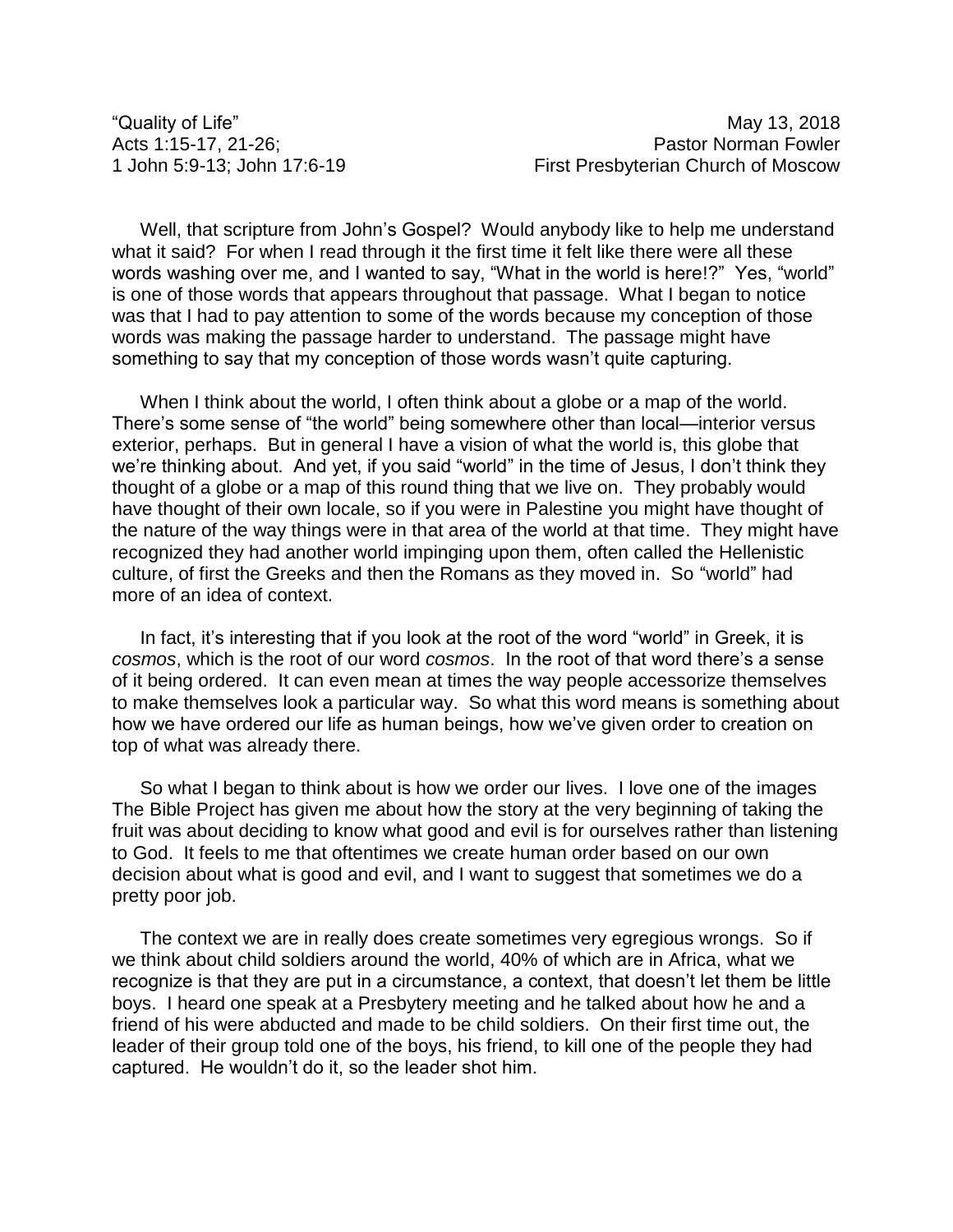That's an incredibly egregious way in which a context causes somebody to be something they don't want to be, that leads them into being something they should never be. But it's not always that clear cut. It's not always somebody standing over you with a gun.

Here's another example. There was a guy named Eichmann, who was a Nazi functionary. His job was to deal with the Jewish problem. So at first he was looking for ways to deport them. Then they came up with a different solution—extermination. He was the one who helped create the logistics of the trains, and create the concentration camps, and design the gas chambers. And yet, when he was on trial this very ordinary person basically said, "I was just following orders. I was just doing what I was told to do." Hannah Arendt, who was watching and writing about this, called it "the banality of evil" and talked about how it worked into the very order of his life and the order of the life around him, so he could claim that he was just following orders. His ideology helped shape that, but it wasn't something he had come up with on his own. It was one that had come from being in a context. He recognized during the trial that they were trying him as a war criminal, and basically he still held onto it being his way of being somebody. Arendt said, "He seemed to rather be a war criminal than a nobody."

It describes to me the power of our social life, of the way we order the world around us, how we order our lives, the order we live in and the context of the life we live. So it might be something very easy to see or it might be something that creeps into the ordered way we live.

The interesting thing in this passage is the contrast between the idea of "world," which is the ordered way of humans doing things, and the word "word." If we think about that word "word," it's really not just the idea that you've got a noun or an adjective or these kinds of words. In John, the word "word" is *logos*. If we look back to the beginning of John, we know that it starts off with "In the beginning was the *logos*, and the *logos* was with God, and the *logos* was God." So we know that we have this idea that it's bigger, it's different than just the word. In fact, in some ways it's Jesus himself as the *logos*.

Another way of describing it is the divine reason giving order and giving form and meaning to our world, our life, our universe. So in a way, when the idea of "word" comes up, there's a whole different ordering that is identified, a whole different meaning. It's the ordering and meaning of God, who created all that is, who gives us life, who invites us into life. The message that comes to us is the love of God in Jesus Christ. So here we have these two contrasts between the ordering of God and the ordering of humankind. We know we live into these two different ways of being, and he's talking about being in the world and yet allowing the word of God to be what shapes us. He's inviting his disciples to do that same thing.

What does that mean for us today? There are a lot of different ways we can order and shape our lives. Consumerism is one way of doing that—getting the best deal, thinking about what I can have that is best for me. Business economics—we could